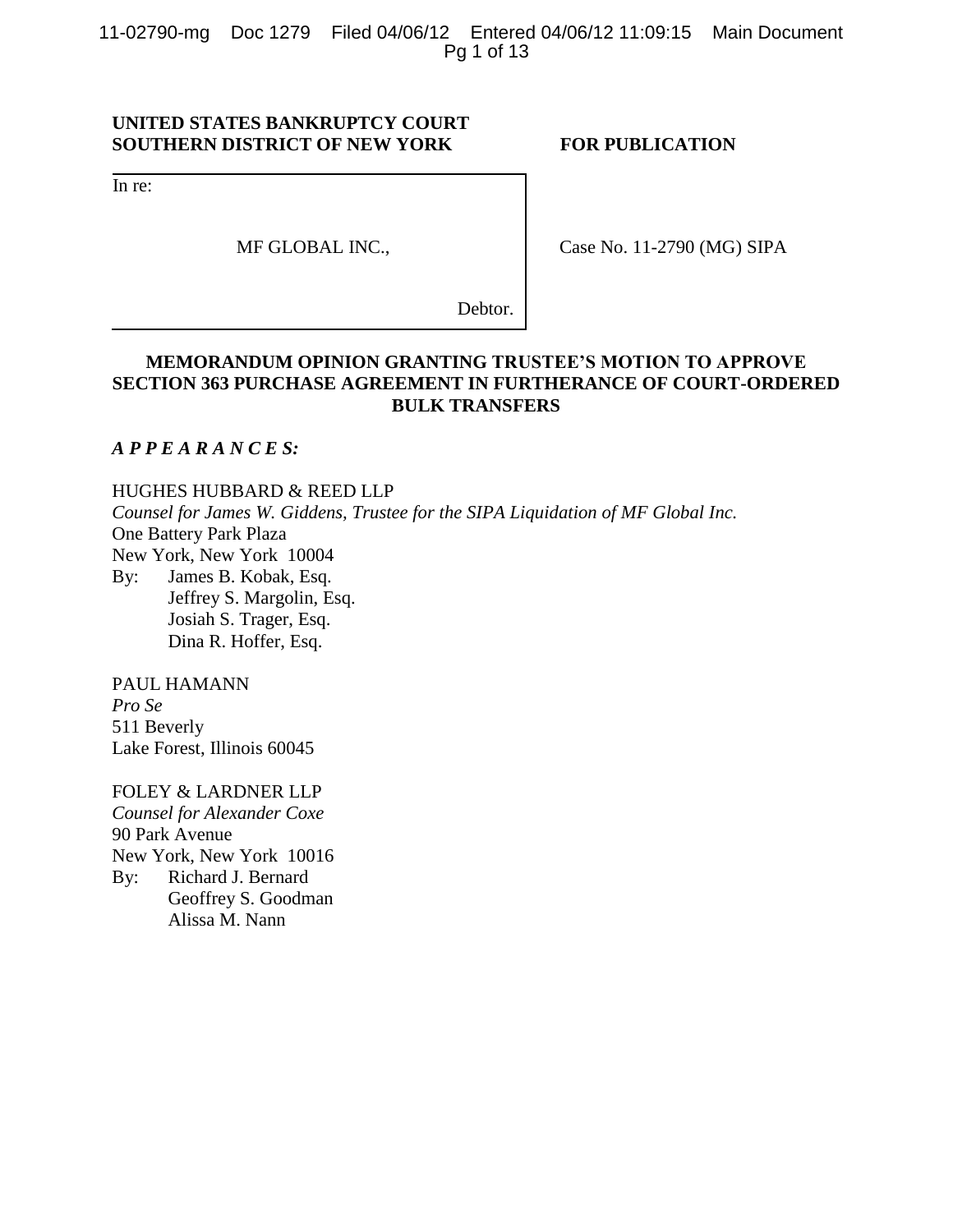### 11-02790-mg Doc 1279 Filed 04/06/12 Entered 04/06/12 11:09:15 Main Document Pg 2 of 13

## **MARTIN GLENN UNITED STATES BANKRUPTCY JUDGE**

Before the Court is the *Trustee's Motion To Approve Section 363 Purchase Agreement in Furtherance of Court-Ordered Bulk Transfers* (the "Motion"). (ECF Doc. #1046.) In support of the Motion, the Trustee submitted the *Declaration of Richard M. Siegel* ("Siegel Decl."). (ECF Doc. #1046, Exhibit 2). Paul Hamann ("Hamann") filed an objection to the Motion (the "Hamann Objection"). (ECF Doc. #1147.) Also, Alexander Coxe ("Coxe") filed a response to the Motion (the "Coxe Response"). (ECF Doc. #1155.) In response, the Trustee filed an *Omnibus Reply to Responses to Motion To Approve Section 363 Purchase Agreement in Furtherance of Court-Ordered Bulk Transfers* (the "Omnibus Reply"). (ECF Doc. #1164.) The Court heard oral argument on the Motion on April 2, 2012. The Coxe Response was resolved by the Trustee's agreement to include additional clarifying language in the proposed order. For the reasons explained below, the Hamann Objection is overruled and the Court grants the Motion.

### **BACKGROUND**

The background of this case has already been discussed in numerous opinions of this Court and will not be repeated here. On November 2, 2011, the Court approved the Trustee's initial request to complete a bulk transfer of customer accounts containing open U.S. commodity contracts and a percentage of the associated margining collateral to futures commissions merchants ("FCMs"), other than MFGI. (ECF Doc. #14.) On November 17, 2011, the Court approved a second partial transfer of certain customers' cash-only accounts. (ECF Doc. #316) ("Second Bulk Transfer Order"). On December 9, 2011, the Court approved a third bulk transfer of certain property of commodities futures customers, (ECF Doc. #717), and also a bulk transfer of certain property of securities customers, (ECF Doc. #718) (together, the "Third Bulk Transfer Order").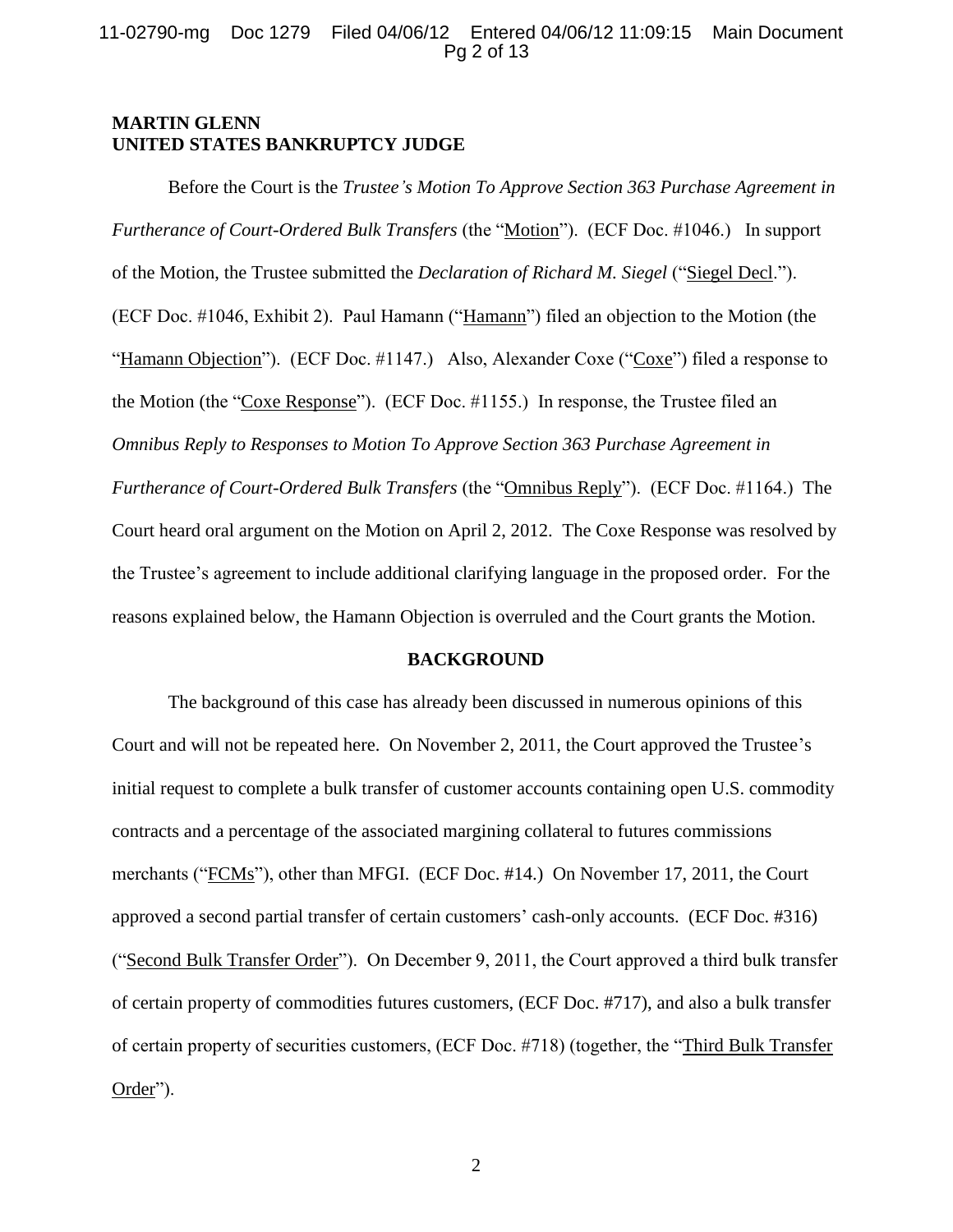#### 11-02790-mg Doc 1279 Filed 04/06/12 Entered 04/06/12 11:09:15 Main Document Pg 3 of 13

As part of the Third Bulk Transfer Order, the Court authorized the Trustee to distribute non-liquid assets, such as warehouse receipts, precious metal certificates, shipping certificates, and other certificates of title for commodities held by MFGI for its customers (the "Physical Customer Property"). Those customers whose Physical Customer Property exceeded the *pro rata* share to which they were entitled either (i) posted deposits so that they could receive the excess value of the Physical Customer Property, or (ii) will receive the remainder of their distribution pursuant to the Third Bulk Transfer Order following the liquidation of their Physical Customer Property.

#### **DISCUSSION**

Through the Motion, the Trustee seeks to complete implementation of the Court's Third Bulk Transfer Order by specifically authorizing the Trustee to liquidate the Physical Customer Property, consisting of precious metal warehouse receipts (the "Certificates"), remaining under his control. The Trustee, working with the Chicago Mercantile Exchange Group ("CME"), asserts that the most cost-effective method of converting the Physical Customer Property to cash is through a bulk sale of the Certificates to Jefferies Bache Financial Services, Inc. ("Jefferies") for 99% of the aggregate closing price for futures contracts on the precious metals underlying the Certificates for the next active trading month (the "Purchase Agreement"). The Trustee notes that there have been no other offers to acquire the Certificates through a bulk sale.

Pursuant to 17 C.F.R. §§ 190.02(f)(2) and 190.08(d), specifically identifiable property (including Physical Customer Property and the Certificates) must be liquidated if not returned to or transferred on behalf of the customer to whom it is identified. Under sections 105 and 363 of the Bankruptcy Code, 17 C.F.R. §§ 190.02(f)(2) and 190.08(d), and Rule 6004 of the Federal Rules of Bankruptcy Procedure, the Trustee seeks confirmation that the Third Bulk Transfer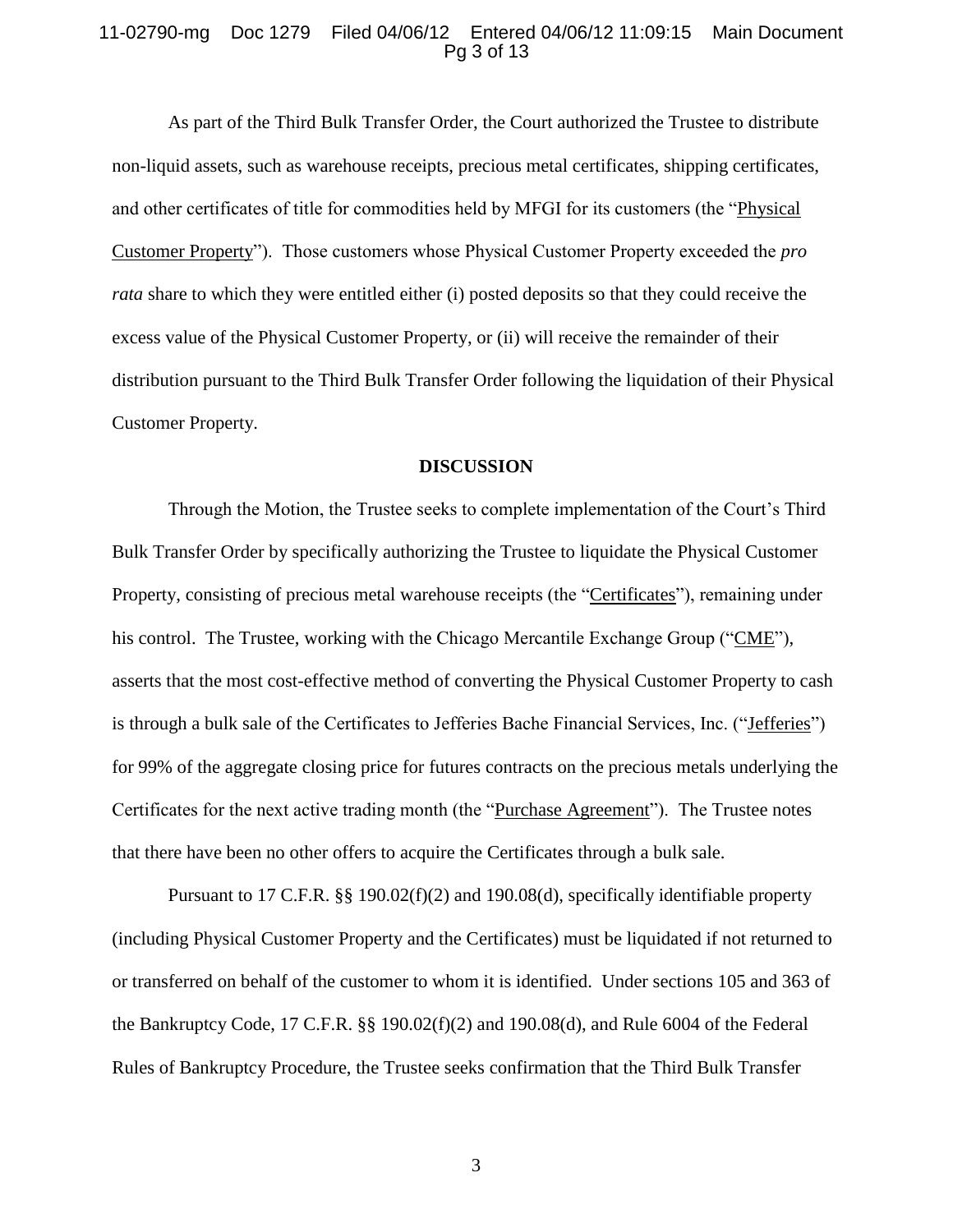Order and all of the Court's rulings pertaining to that Order gives the Trustee the authority to

enter into the Purchase Agreement with Jefferies, dated March 12, 2012, attached as Exhibit 1 to

the Motion.

## **A. The Purchase Agreement**

In relevant part, the Purchase Agreement provides as follows:

1. Upon closing, the Trustee will sell the Certificates to Jefferies in exchange for an aggregate amount in cash determined in accordance with the following purchase prices (listed in Exhibit B to the Purchase Agreement):

> a. The Purchase Price shall be calculated by adding the total price of all Certificates.

> b. The price for each Certificate shall be individually determined by multiplying the net weight of the precious metal underlying that Certificate by a per-ounce price which will be set at 99% of the futures market settlement price as of the Closing date for the applicable metal for the forward months listed below:

- (i) Gold=April price
- (ii) Silver=May price
- (iii) Palladium=June price
- (iv) Platinum=April price
- (v) Copper=May price
- 2. Jefferies will reserve 1% of the futures market settlement price for its expenses associated with the bulk purchase of the Certificates. Because the 1% will be taken off the underlying commodities' price for a future month, which is generally higher than the current trading price, the 1% amounts to less than 1% off of the current prices for all Certificates.<sup>1</sup>
- 3. The sale of the Certificates to Jefferies shall be made free and clear of all liens, claims, charges, security interests, and other encumbrances, except for any created by Jefferies.

 $\overline{a}$ 1 "At current market prices, the sale of the Certificates to Jefferies will yield approximately \$14,500,000 for MFGI's former commodities customers—a value that is over 99% of the aggregate current futures value of the precious metals underlying the Certificates at the time of Closing." Motion, ¶ 21.

 $\overline{2}$ *See* 17 C.F.R. § 1.25; COMMODITIES FUTURES TRADING COMMISSION, Registration of Intermediaries, http://www.cftc.gov/IndustryOversight/Intermediaries/registration (last visited Apr. 4, 2012); COMMODITIES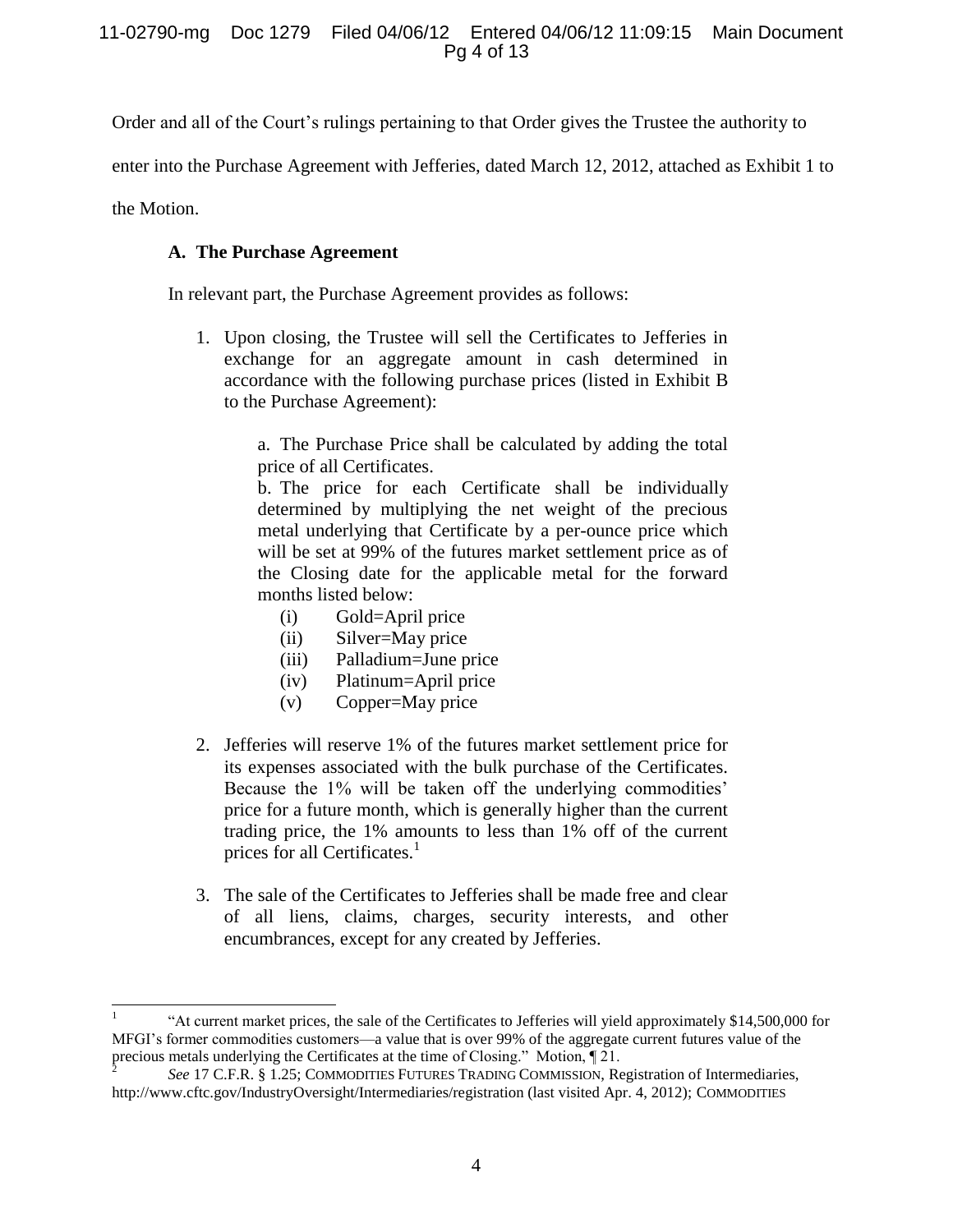### 11-02790-mg Doc 1279 Filed 04/06/12 Entered 04/06/12 11:09:15 Main Document Pg 5 of 13

The sale of the Certificates is dependent upon the Court's approval of the Transaction; if the Court denies the Motion, the Purchase Agreement will terminate automatically. Further, "the Purchase Agreement provides that if the Trustee, on behalf of MFGI, disposes of any Certificates prior to the Closing, only the remaining Certificates will be subject to the Purchase Agreement." Motion, ¶ 20. This means that if any customer still wishes to receive all or part of his or her *pro rata* distribution in the form of Physical Customer Property, he or she can presumably still do so by posting the 28% deposit prior to the closing date of the proposed Transaction without jeopardizing the Transaction.

#### **B. Legal Standard for Section 363 Sales**

Section 363 of the Bankruptcy Code provides that "a debtor, after notice and hearing, may use, sell, or lease, other than in the ordinary course of business, property of the estate." 11 U.S.C. § 363(b)(1). Bankruptcy Rule 6004(f)(1) provides that "[a]ll sales not in the ordinary course of business may be by private sale or by public auction."

Although not specified by section 363, the Second Circuit requires that transactions under section 363 be based on the sound business judgment of the debtor or trustee. *See, e.g*., *In re Chateaugay Corp*., 973 F.2d 141 (2d Cir. 1992); *Comm. of Equity Sec. Holders v. Lionel Corp. (In re Lionel Corp.)*, 722 F.2d 1063, 1071 (2d Cir. 1983). Generally, "[w]here the debtor articulates a reasonable basis for its business decisions (as distinct from a decision made arbitrarily or capriciously), courts will generally not entertain objections to the debtor's conduct." *In re Johns-Manville Corp*., 60 B.R. 612, 616 (Bankr. S.D.N.Y. 1986). If a valid business justification exists, then a strong presumption follows that the agreement at issue was negotiated in good faith and is in the best interests of the estate; the burden of rebutting that presumption falls to parties opposing the transaction. *See In re Integrated Res., Inc*., 147 B.R.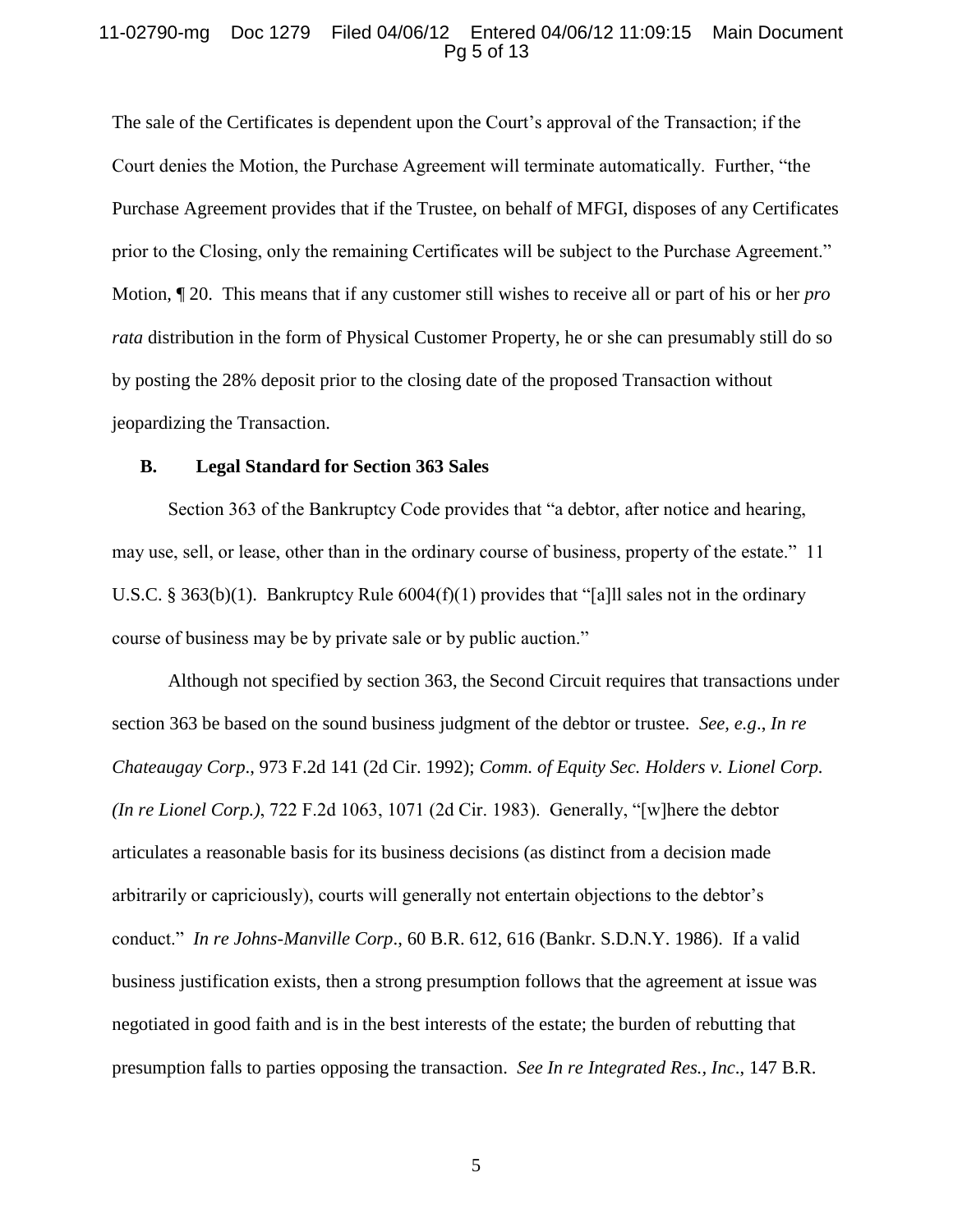### 11-02790-mg Doc 1279 Filed 04/06/12 Entered 04/06/12 11:09:15 Main Document Pg 6 of 13

650, 656 (S.D.N.Y. 1992). Once a court determines that a sound business justification exists, the court must determine whether (i) the debtor has provided all interested parties with adequate and reasonable notice, (ii) the sale price is fair and reasonable, and (iii) the purchaser is proceeding in good faith. *See In re Del. & Hudson Ry. Co*., 124 B.R. 169, 176 (D. Del. 1991).

Additionally, section 363(f) allows a debtor to sell property of the estate "free and clear of any interest in such property of an entity other than the estate," if (1) applicable nonbankruptcy law allows, (2) such entity consents, (3) such interest is a lien and the price at which such property is to be sold is greater than the aggregate value of all liens on such property, (4) such interest is in bona fide dispute, or (5) such entity could be compelled to accept a money satisfaction of such interest. *See* 11 U.S.C. § 363(f)(1)-(5). Satisfaction of any of those requirements suffices to permit the sale of the property free and clear of liens and interests. *See In re Dura Automotive Sys., Inc*., 2007 LEXIS 2764, at \*264 (Bankr. D. Del. Aug. 15, 2007).

## **C. The Arguments of the Parties**

#### 1. **The Trustee's Position**

The Trustee states that he believes that the proposed Transaction reflects his sound business judgment and is in the best interests of the estate, former customers, and creditors. Motion, ¶ 13. The Trustee believes that "[t]he Transaction represents the best available opportunity for the Trustee to liquidate the remaining Physical Customer Property under his control in order to complete pro rata distributions to the Physical Property Customers in accordance with 17 C.F.R. §§ 190.02(f)(2) and 190.08(d), and the mandates of this Court's Third Bulk Transfer Order." *Id*. ¶ 21.

In accordance with the Third Bulk Transfer Order, the Trustee states that his professionals have reached out to every physical property customer individually and made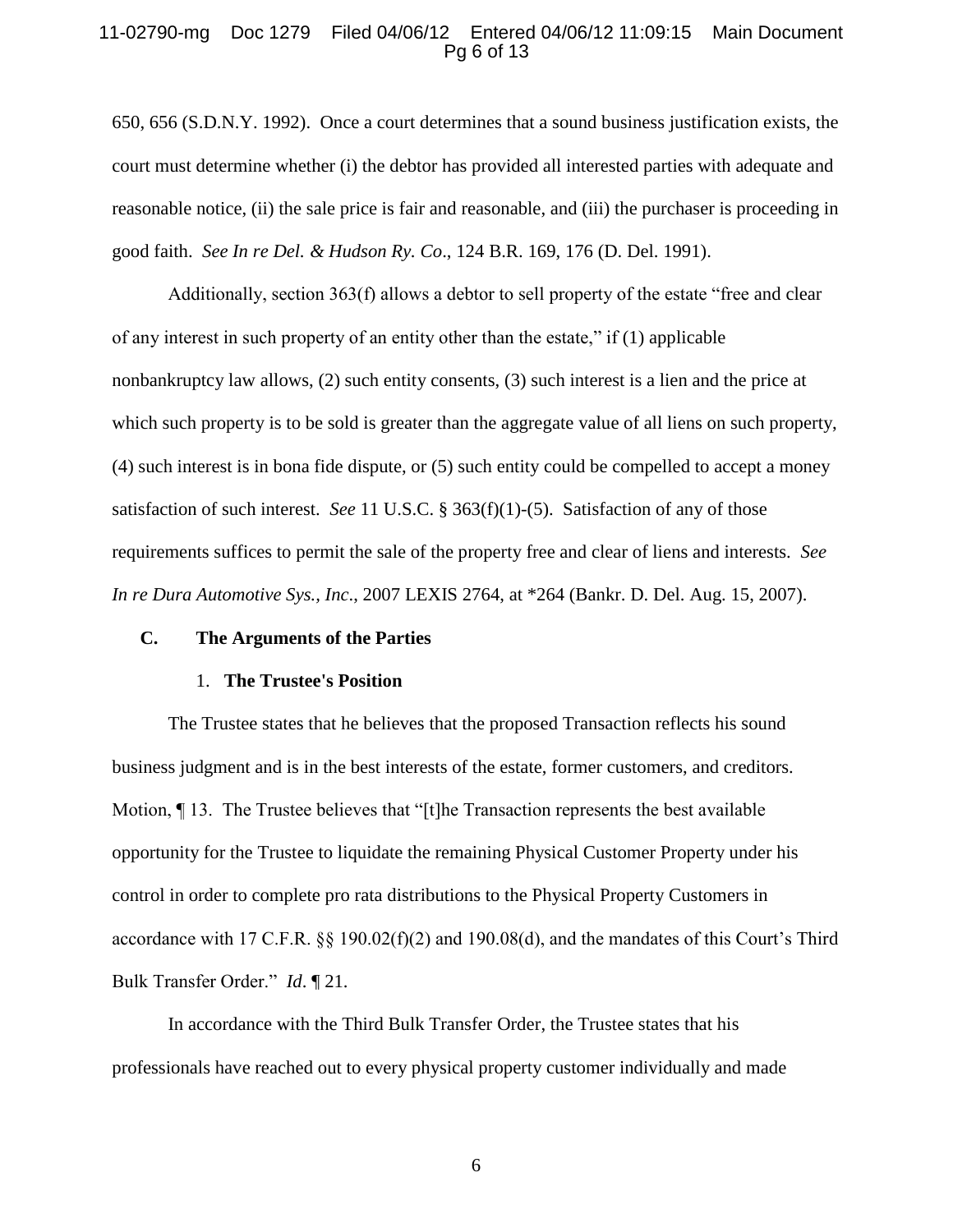## 11-02790-mg Doc 1279 Filed 04/06/12 Entered 04/06/12 11:09:15 Main Document Pg 7 of 13

arrangements with that individual for *pro rata* distribution of property. *Id*. ¶ 17. Some

customers chose to post a 28% deposit of the value of their property in order to receive their

physical property; others chose to receive their *pro rata* distribution of their physical property

partially or entirely in the form of cash, once some or all of their physical property has been

liquidated by the Trustee. *Id*. In sum,

[i]n light of the Trustee's mandate to liquidate the remaining Physical Customer Property pursuant to 17 C.F.R. §§ 190.02(f)(2) and 190.08(d) and this Court's Third Bulk Transfer Order, and the fact that all Customers have been given ample opportunity to receive part or all of their Physical Customer Property in satisfaction of their pro rata distribution, the Trustee does not believe that the Certificates are subject to any liens, claims, or encumbrances.

*Id*. ¶ 23.

The Trustee also states that his professionals, working with the CME, solicited opportunities to liquidate the remaining Physical Customer Property, but Jefferies presented the only meaningful offer to do so. *Id*. ¶¶ 17, 21. In light of that fact, the Trustee does not believe any higher or better offers exist. *Id*. ¶ 21; Siegel Decl. ¶¶ 5-6. The cash received in exchange for the transfer of the Physical Customer Property will be used to pay 72% *pro rata* distributions for those customers who opted to wait on liquidation of Physical Customer Property. Motion, ¶ 17. The Trustee reports that both the Commodity Futures Trading Commission ("CFTC") and the Securities Investor Protection Corporation ("SIPC") support the proposed Transaction, *id*. ¶ 18, and asserts that the proposed sale of the Certificates to Jefferies is the product of arm's length, good-faith negotiations between the Trustee and Jefferies, as each party was represented during the negotiations by counsel, *id.* ¶ 26.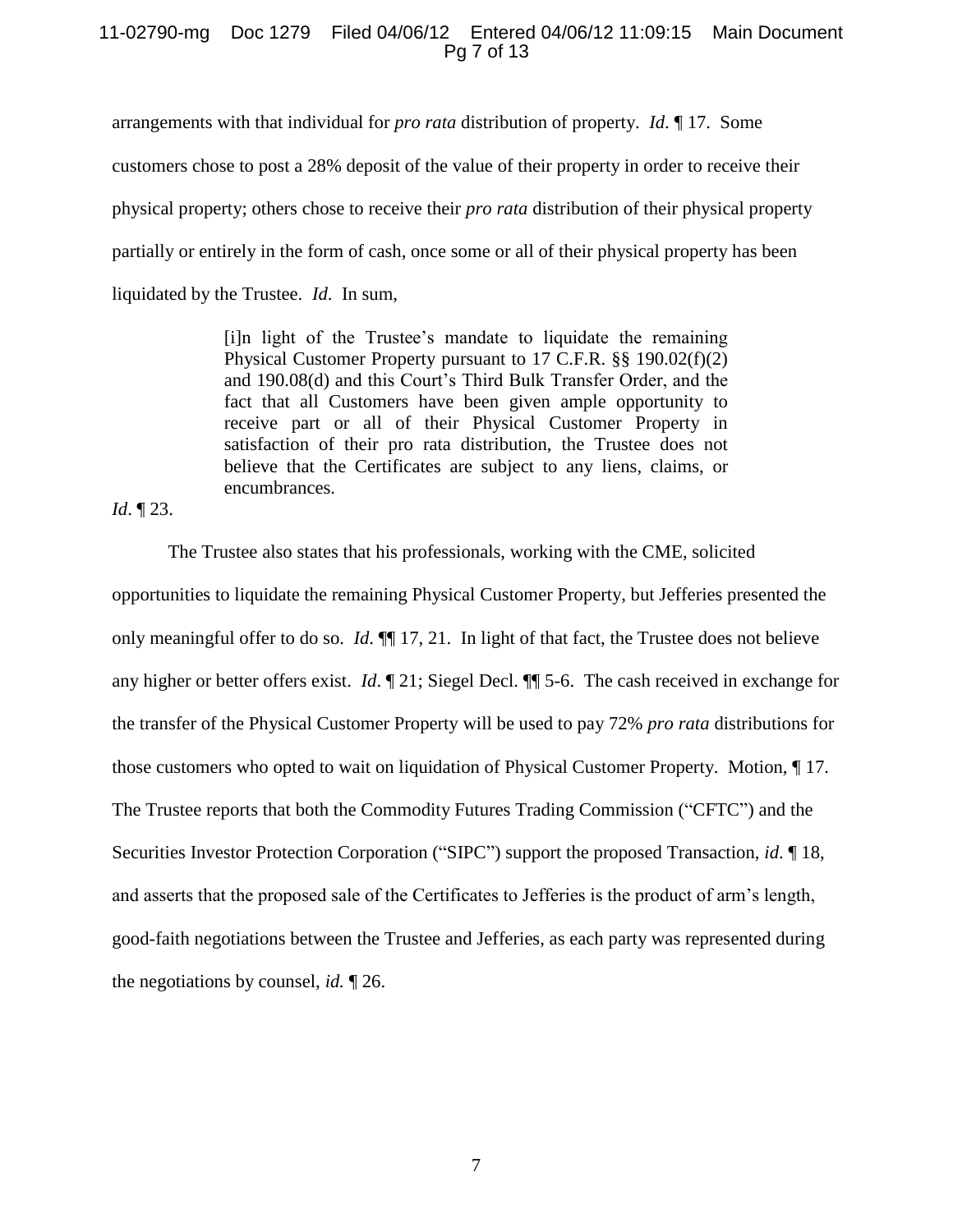### 11-02790-mg Doc 1279 Filed 04/06/12 Entered 04/06/12 11:09:15 Main Document Pg 8 of 13

#### **2. The Hamann Objection**

In his Objection, Hamann "contest[s] trustee's right to sell an asset titled to Paul Hamann, with no liens." Hamann Objection, The Motion, Point 2. Hamann argues that the Motion should not be applied to his Physical Customer Property, stating that he "does not believe that the Trustee can show that MF Global had clean and clear title to the warehouse receipts on October 20, 2011." *Id*., Preliminary Statement, Point 17. In support of that assertion, Hamann "believes that the CME Group print screens, will show that the Customers of MF Global had clean titles, to all their warehouse receipts (Securities), with no liens." *Id*. at Point 18. Hamann also states that he "has cashed/cancelled checks showing that he paid, in full, for the Securities that the Trustee is planning on selling, with their motion," *id*., Factual Background, Point 3, and that he "has securities 'electronic warrants' showing his ownership rights to the Palladium in this motion," *id*. at Point 4.

Hamann implies that his accounts qualify as securities accounts, and not commodities accounts, and believes that the accounts should be insured by SIPC. He states that "SIPC's intentions appear to have deceived commodity account holders at MF Global by placing the 'SIPC member' on all the commodity account statements," and that he "used REASONABLE RELIANCE, that SIPC was protecting his brokerage account with CASH and Securities because SIPC Member was printed on his account statement." *Id*. at Points 13 & 14.

Pursuant to the Third Bulk Transfer Order, Hamann deposited \$28,430.56 with the Trustee in order to receive full distribution of four warehouse receipts for palladium (representing 28% of the value of the physical property Hamann wished to receive). *Id*. at Point 7. He states that the issues that remain are the control of a fifth warehouse receipt, his \$28,430.56 deposit, and \$6,555.77 in cash from his "SIPC" account. *Id*.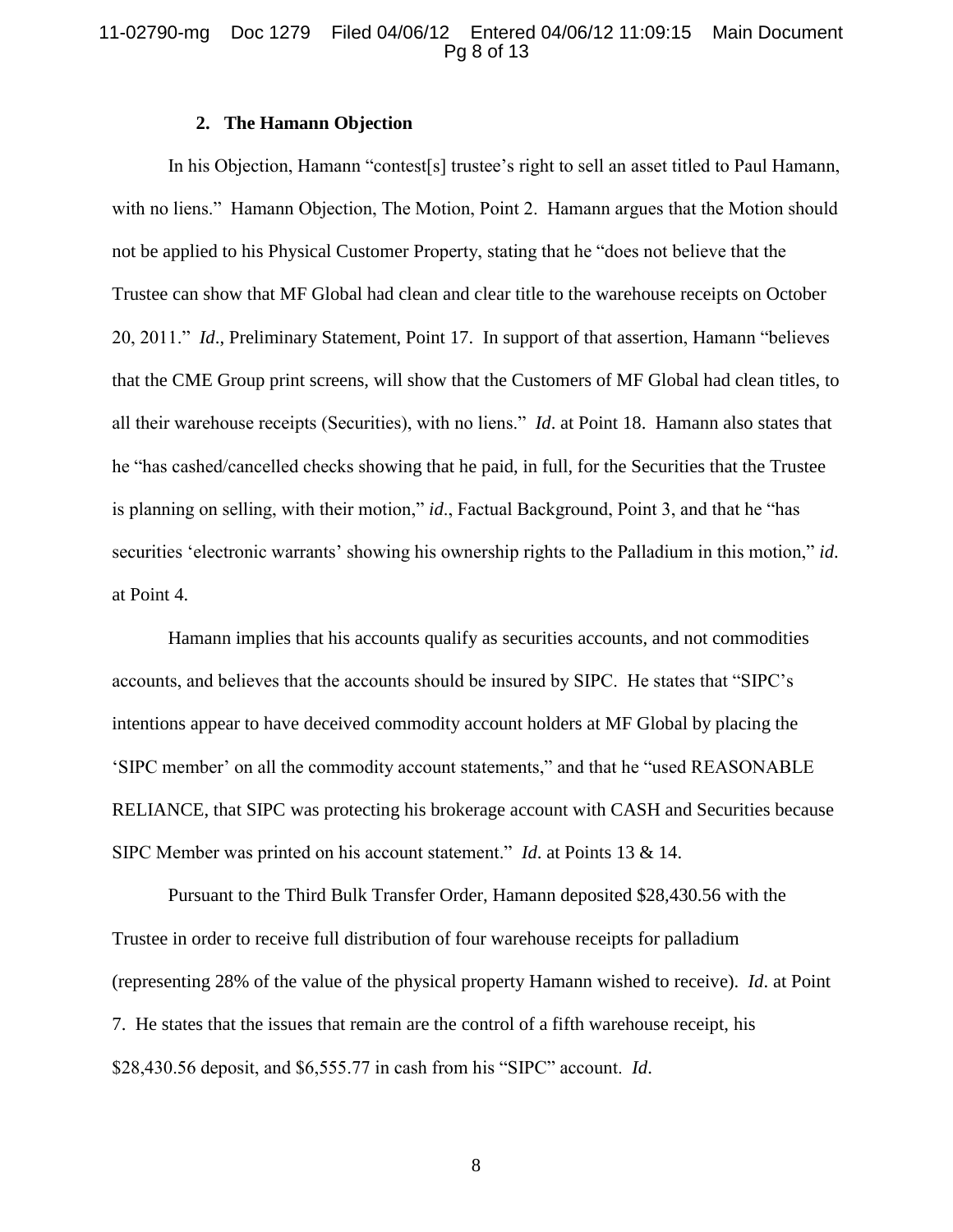### 11-02790-mg Doc 1279 Filed 04/06/12 Entered 04/06/12 11:09:15 Main Document Pg 9 of 13

In the Omnibus Reply, the Trustee points out that MFGI was a joint broker-dealer (dealing in both securities and commodities) and a registered commodities futures commission merchant ("FCM"), and it is undisputed that Hamann's property was held in an FCM account at MFGI; therefore, Hamann's property is not entitled to SIPA securities customer protection. Omnibus Reply, ¶ 4. In support of that assertion, the Trustee cites 17 C.F.R.  $§$  190.08(a)(1)(i)(C), which provides that in the event of an FCM liquidation, all commodity customer property, including warehouse receipts, is subject to *pro rata* distribution by account class. *Id*.

## **D. The Trustee Has Established A Legal and Factual Basis To Sell the Remaining Physical Customer Property**

The Court finds that the Trustee has articulated a valid business justification for the liquidation of Physical Customer Property. The Motion represents the final step in complying with the Court's Third Bulk Transfer Order. The Court finds that the Trustee has provided all interested parties with adequate and reasonable notice, (ii) the sale price is fair and reasonable, and (iii) the purchaser is proceeding in good faith. The Trustee has worked individually with physical property customers and attempted to make distributions *pro rata* according to the customers' wishes, within the applicable statutory and regulatory requirements. The Trustee made sufficient attempts to secure a buyer for the bulk transfer of remaining physical property and has solicited the highest and best (albeit only) offer; indeed, no party has disputed otherwise.

Regarding the Hamann Objection, it is important to note that futures contracts and options on futures contracts must be executed on or subject to the rules of a commodity exchange. Individuals cannot trade directly on an exchange; rather, only those persons or firms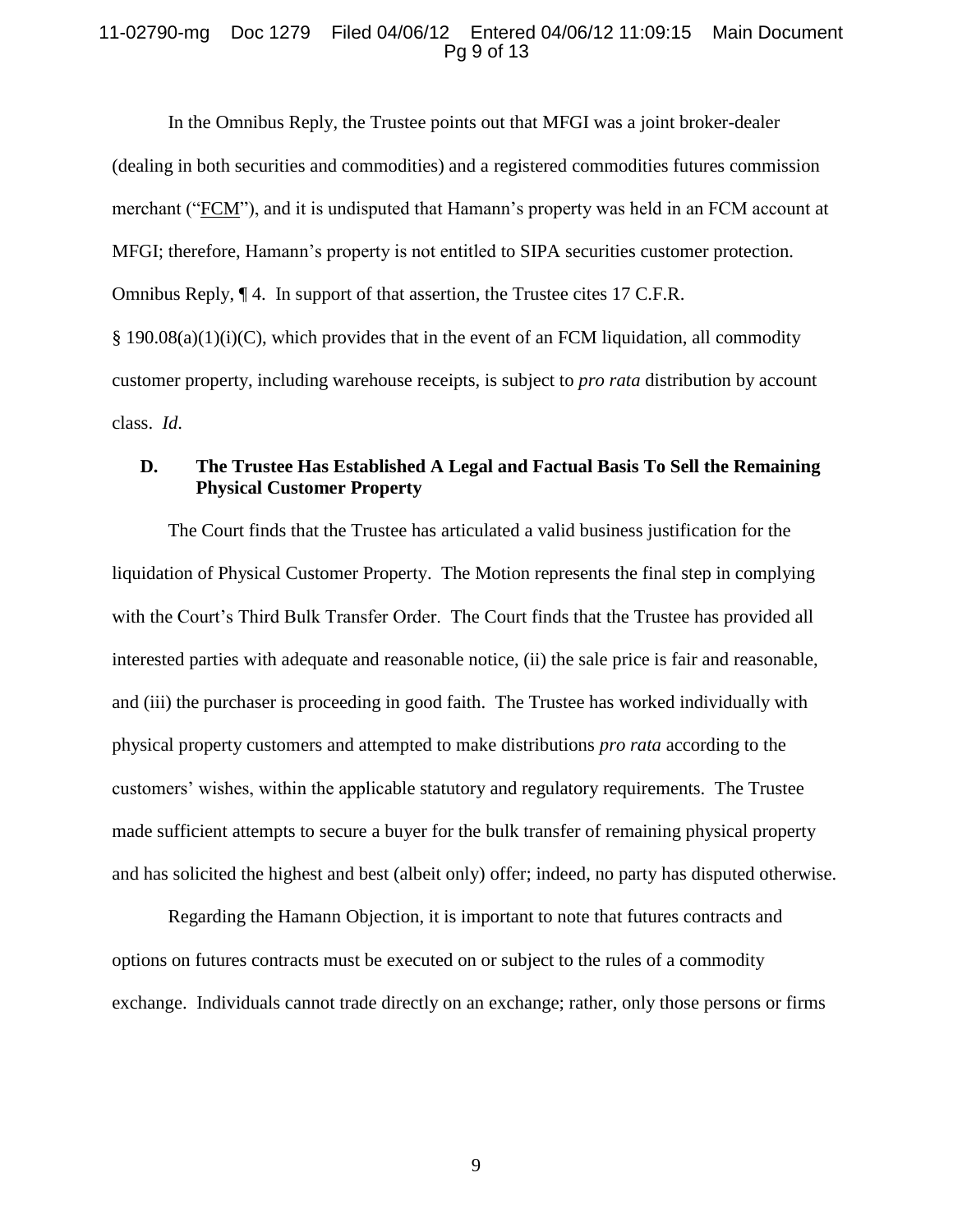## 11-02790-mg Doc 1279 Filed 04/06/12 Entered 04/06/12 11:09:15 Main Document Pg 10 of 13

registered with the CFTC as an FCM or an Introducing Broker may trade on an individual customer's behalf.<sup>2</sup> MFGI was a registered FCM.

Liquidation of an FCM is subject to two separate regulatory regimes: the Securities Investor Protection Act ("SIPA") and the Commodities Exchange Act (the "CEA"). Under both regimes, customers are entitled to a *pro rata* share of the applicable pools of customer property from separate customer account classes. Within the context of a SIPA liquidation, determining the claims of, and allocating customer property to, former MFGI commodity customers incorporates the interplay of subchapter IV of title 11 of the Bankruptcy Code, the CEA, and, as discussed below, 17 C.F.R. Part 190.

The CFTC has enacted regulations to guide trustees and assist courts in implementing the CEA and subchapter IV of title 11 of the Bankruptcy Code. *See* 17 C.F.R. § 190 *et seq*. Those regulations: (1) define what constitutes customer property, *see id.* § 190.08; (2) establish a system of customer classes and account classes, which ensures a fair and orderly process of *pro rata* distribution, *id.* §§ 190.01(a), (m), (bb), & (hh); and (3) provide a formula for calculating allowable "net equity claims," *id.* § 190.07.

Section 190.08 specifies fifteen categories of "customer property." "Specifically identifiable property" ("SIP") is a class of property defined in section 190.01(kk); and sections 190.01(kk)(1) and (3) include those warehouse receipts that can be identified on the books and records of the debtor at the time of the petition for relief, or October 31, 2011, in the case of

 $\overline{a}$ 

<sup>2</sup> *See* 17 C.F.R. § 1.25; COMMODITIES FUTURES TRADING COMMISSION, Registration of Intermediaries, http://www.cftc.gov/IndustryOversight/Intermediaries/registration (last visited Apr. 4, 2012); COMMODITIES FUTURES TRADING COMMISSION, Futures Commission Merchants (FCMS) & Introducing Brokers (IBS), http://www.cftc.gov/IndustryOversight/Intermediaries/FCMs/index.htm (last visited Apr. 4, 2012).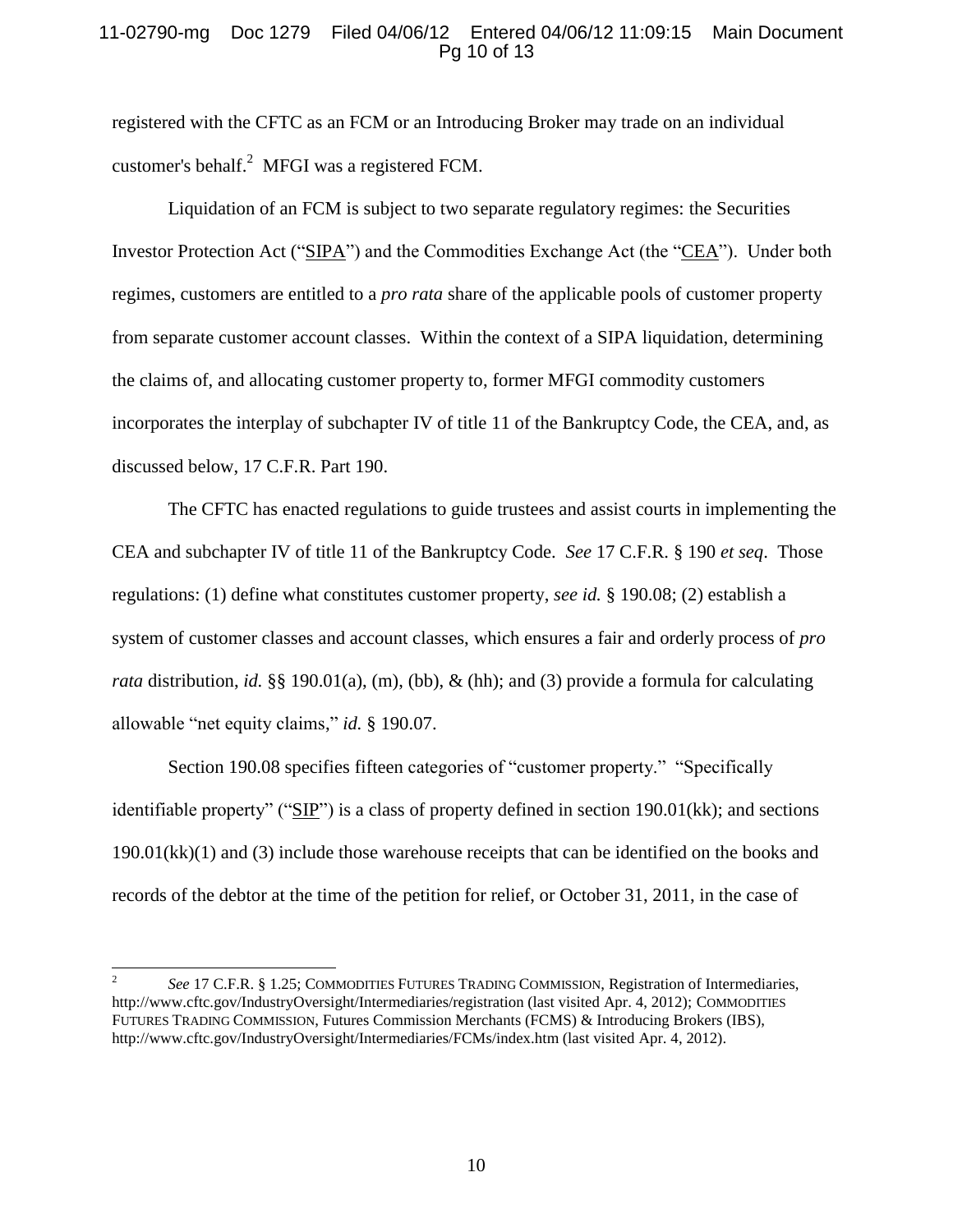## 11-02790-mg Doc 1279 Filed 04/06/12 Entered 04/06/12 11:09:15 Main Document Pg 11 of 13

MFGI.<sup>3</sup> There is no requirement that MFGI have title to or an equitable or beneficial interest in the SIP for them to be considered customer property.

Given the broad definition of "customer property" and the fact that Hamann's warehouse receipts were identified on the books and records of MFGI as of October 31, 2011, Hamann's Physical Customer Property is considered to be property of the MFGI estate, under the Trustee's control, and therefore, eligible for distribution pursuant to the Part 190 regulations. Any evidence of title that Hamann has presented to the Court, therefore, carries little weight. In an FCM liquidation, such as in this case, section 190.08 requires the Trustee to distribute all former commodities customer property within the estate of MFGI, including warehouse receipts, to customers *pro rata* by customer and account classes. *See generally HSBC Bank, USA, N.A. v.* 

3

. . . .

(3) With respect to warehouse receipts, bills of lading or other documents of title, or physical commodities received, acquired, or held by or for the account of the debtor for the purpose of making or taking delivery or exercise from or for the account of a customer, any such document of title or commodity which as of the entry of the order for relief can be identified on the books and records of the debtor as received from or for the account of a particular customer as held specifically for the purpose of delivery or exercise.

Sections 190.01(kk)(1) and (3) define "specifically identifiable property" as:

<sup>(1)</sup> With respect to the following property received, acquired, or held by or for the account of the debtor from or for the account of a customer to margin, guarantee or secure an open commodity contract:

<sup>(</sup>i) Any security which as of the filing date is:

<sup>(</sup>A) Held for the account of a customer;

<sup>(</sup>B) Registered in such customer's name;

<sup>(</sup>C) Not transferable by delivery; and

<sup>(</sup>D) Not a short term obligation; or

<sup>(</sup>ii) Any warehouse receipt, bill of lading or other document of title which as of the filing date:

<sup>(</sup>A) Can be identified on the books and records of the debtor as held for the account of a particular customer; and

<sup>(</sup>B) Is not in bearer form and is not otherwise transferable by delivery.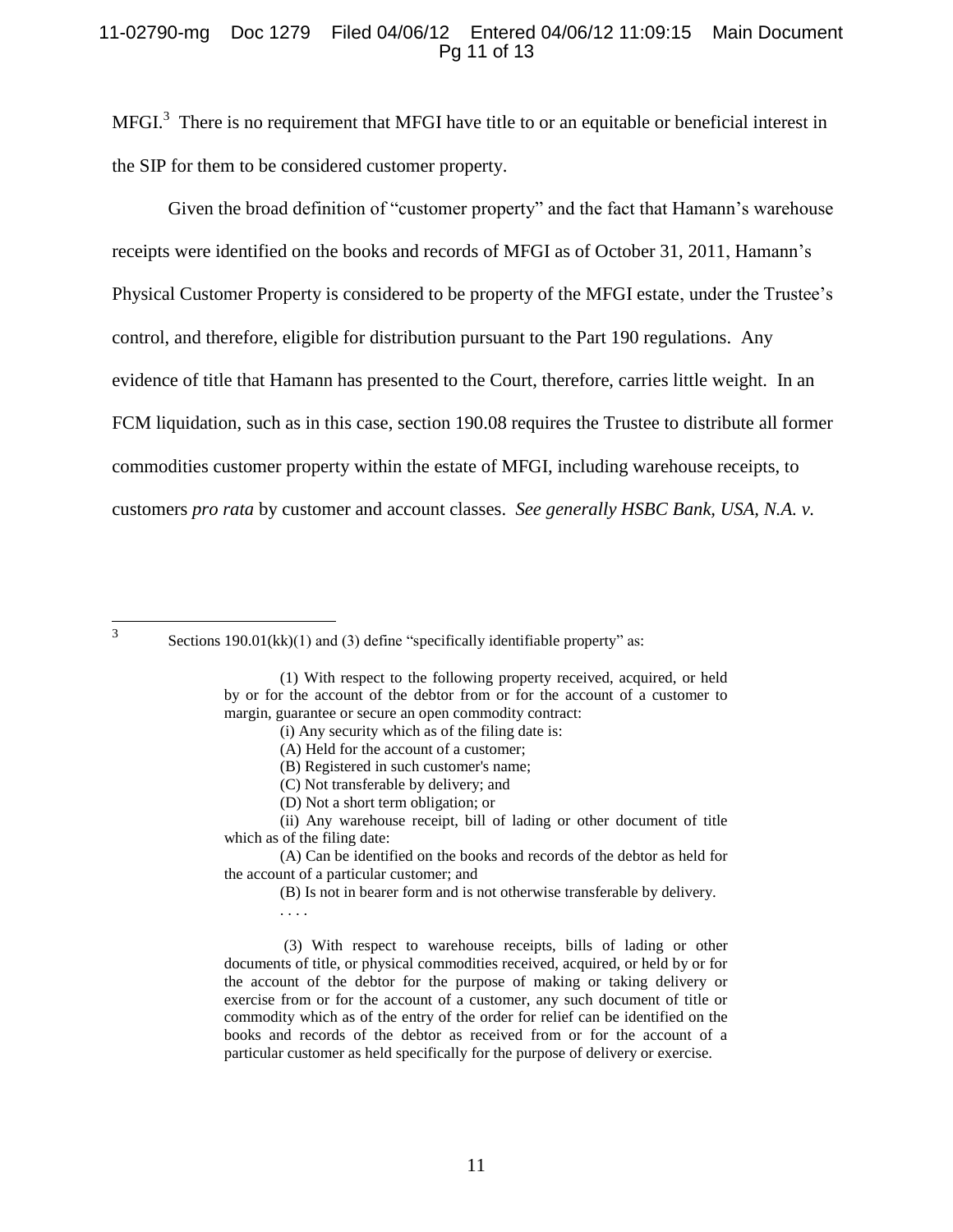## 11-02790-mg Doc 1279 Filed 04/06/12 Entered 04/06/12 11:09:15 Main Document Pg 12 of 13

*Fane (In re MF Global Inc.)*, No. 11-2924, 2012 WL 726640, at \* 3-5 (Bankr. S.D.N.Y. Mar. 7,  $2012$ ).<sup>4</sup>

Furthermore, Hamann's property is not entitled to protection or insurance under SIPA. Property qualifying for protection or insurance under SIPA is defined differently from property held by an FCM for its commodities customers. Protection under SIPA requires that the property must belong to a "customer," defined as "any person . . . who has a claim on account of securities received, acquired, or held by the debtor in the ordinary course of its business as a broker or dealer from or for the securities accounts of such person . . . ." SIPA § 78*lll*(2)(A). Although SIPA also states that the definition of "customer" can include a person who has a claim against the debtor for "futures contracts" and that "customer property" can include a "futures contract," in order to qualify as a securities customer, the contracts in question must be held in a specific type of securities account, that is, a "portfolio margining account." *Id*. §§ 78*lll*(2)(B)(ii), (4)(D). Therefore, to qualify for SIPA protection, a customer's property must meet the definition of "security," and that property must be held in a securities account.

First, Hamann presented no evidence that his property was held in a securities account at MFGI, including a portfolio margining account. Second, SIPA expressly defines "security" to exclude "any commodity or related contract or futures contract, or any warrant or right to subscribe to or purchase or sell any of the foregoing," except as specifically provided for elsewhere within section 78*lll*. SIPA § 78*lll*(14). Hamann's warehouse receipts fall under the definition of a commodity under the CFTC Regulations and not as a security.

 $\overline{4}$ <sup>4</sup> Hamann's situation differs from that of Jason Fane, discussed in the *HSBC* opinion. Fane's property was not identifiable on MFGI's books and records as of October 31, 2011, as his request for transfer of his warehouse receipts had been received and executed prior to that date; therefore, Fane's property could not be considered property of the MFGI estate and was not eligible for distribution pursuant to the SIPA liquidation. *Id*. at \*5.